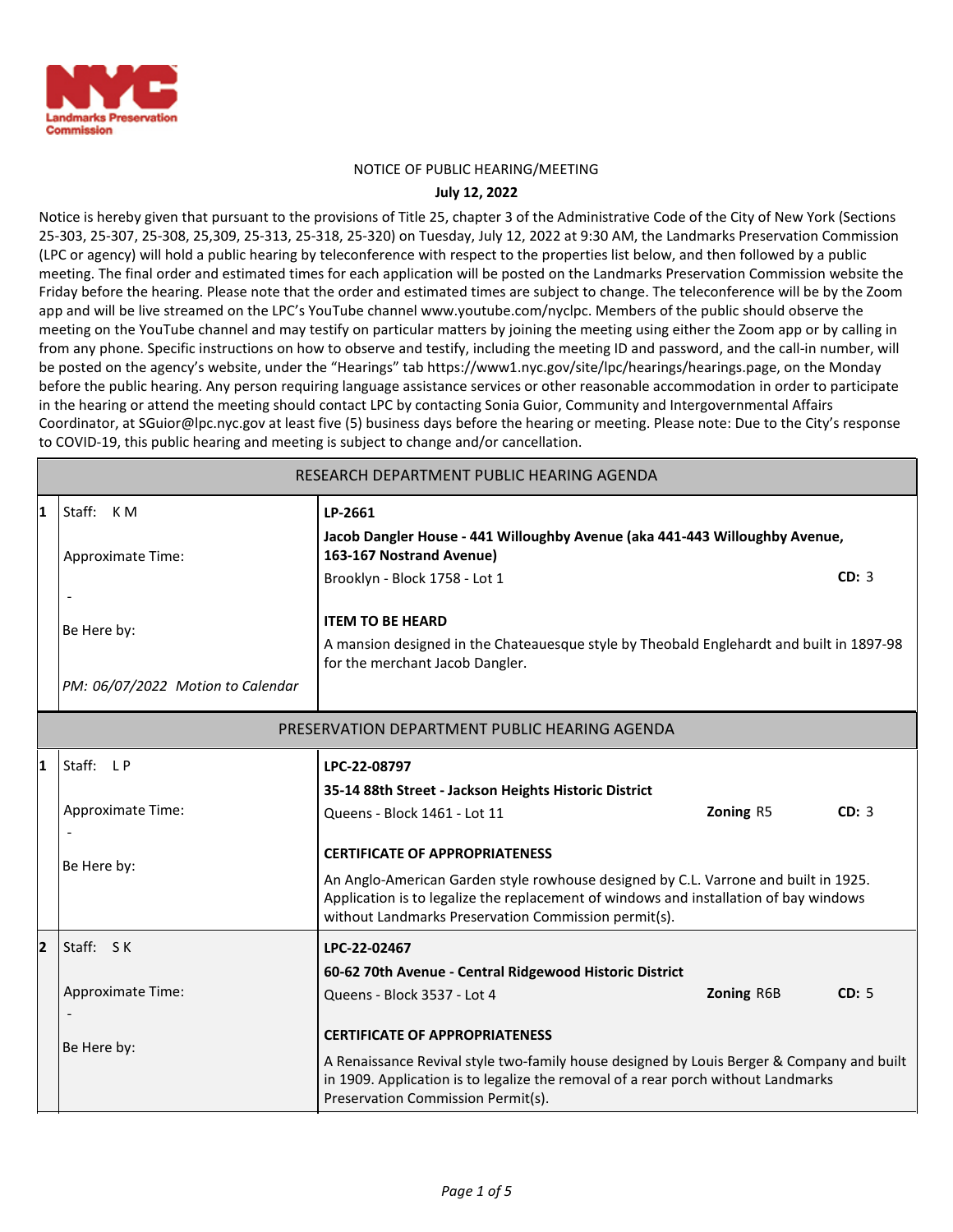| 3 | Staff: MG                | LPC-22-07195                                                                                                                                                                                                                                                                                                                                                                                                                                                                                                                                     |            |        |  |  |
|---|--------------------------|--------------------------------------------------------------------------------------------------------------------------------------------------------------------------------------------------------------------------------------------------------------------------------------------------------------------------------------------------------------------------------------------------------------------------------------------------------------------------------------------------------------------------------------------------|------------|--------|--|--|
|   |                          | 30 Remsen Street - Brooklyn Heights Historic District                                                                                                                                                                                                                                                                                                                                                                                                                                                                                            |            |        |  |  |
|   | <b>Approximate Time:</b> | Brooklyn - Block 251 - Lot 22                                                                                                                                                                                                                                                                                                                                                                                                                                                                                                                    | Zoning R6  | CD: 2  |  |  |
|   | Be Here by:              | <b>CERTIFICATE OF APPROPRIATENESS</b>                                                                                                                                                                                                                                                                                                                                                                                                                                                                                                            |            |        |  |  |
|   |                          | An eclectic rowhouse built c. 1861-79. Application is to replace a studio window.                                                                                                                                                                                                                                                                                                                                                                                                                                                                |            |        |  |  |
|   |                          |                                                                                                                                                                                                                                                                                                                                                                                                                                                                                                                                                  |            |        |  |  |
| 4 | Staff: RL                | LPC-22-11536                                                                                                                                                                                                                                                                                                                                                                                                                                                                                                                                     |            |        |  |  |
|   |                          | 66 Greene Avenue - Fort Greene Historic District                                                                                                                                                                                                                                                                                                                                                                                                                                                                                                 |            |        |  |  |
|   | <b>Approximate Time:</b> | Brooklyn - Block 1958 - Lot 25                                                                                                                                                                                                                                                                                                                                                                                                                                                                                                                   | Zoning R6B | CD: 2  |  |  |
|   | Be Here by:              | <b>CERTIFICATE OF APPROPRIATENESS</b>                                                                                                                                                                                                                                                                                                                                                                                                                                                                                                            |            |        |  |  |
|   |                          | An Italianate style rowhouse built c. 1868. Application is to construct a rear yard addition.                                                                                                                                                                                                                                                                                                                                                                                                                                                    |            |        |  |  |
|   |                          |                                                                                                                                                                                                                                                                                                                                                                                                                                                                                                                                                  |            |        |  |  |
| 5 | Staff: LP                | LPC-22-11489                                                                                                                                                                                                                                                                                                                                                                                                                                                                                                                                     |            |        |  |  |
|   |                          | 73 Bainbridge Street (aka 427 Lewis Avenue) - Bedford Historic District                                                                                                                                                                                                                                                                                                                                                                                                                                                                          |            |        |  |  |
|   | Approximate Time:        | Brooklyn - Block 1680 - Lot 79                                                                                                                                                                                                                                                                                                                                                                                                                                                                                                                   | Zoning R6B | CD: 3  |  |  |
|   | Be Here by:              | <b>CERTIFICATE OF APPROPRIATENESS</b>                                                                                                                                                                                                                                                                                                                                                                                                                                                                                                            |            |        |  |  |
|   |                          | A rowhouse designed by Magnus Dahlander and built in 1892. Application is to legalize the<br>removal of the turret without Landmarks Preservation Commission permit(s) and install<br>garage doors.                                                                                                                                                                                                                                                                                                                                              |            |        |  |  |
| 6 | Staff: JR                | LPC-22-08731                                                                                                                                                                                                                                                                                                                                                                                                                                                                                                                                     |            |        |  |  |
|   | Approximate Time:        | 6301 12th Avenue, aka 6301-6323 12th Avenue, 1202-1216 63rd Street, and 1201-1215<br>64th Street - Angel Guardian Home - Individual Landmark                                                                                                                                                                                                                                                                                                                                                                                                     |            |        |  |  |
|   |                          | Brooklyn - Block 5739 - Lot 1                                                                                                                                                                                                                                                                                                                                                                                                                                                                                                                    | Zoning R5B | CD: 10 |  |  |
|   |                          |                                                                                                                                                                                                                                                                                                                                                                                                                                                                                                                                                  |            |        |  |  |
|   | Be Here by:              | <b>CERTIFICATE OF APPROPRIATENESS</b>                                                                                                                                                                                                                                                                                                                                                                                                                                                                                                            |            |        |  |  |
|   |                          | A Renaissance Revival/Beaux-Arts style orphanage building designed by George H. Streeton<br>and built in 1899, with additions built c. 1910. Application is remove religious iconography<br>including crosses and stained glass, replace entrance infill and windows, construct a rooftop<br>elevator bulkhead and courtyard additions, install rooftop mechanical equipment and<br>railings, modify ironwork, install a fire stair, security booth and ramp, alter the hardscape<br>and boundary walls, and install signage and light fixtures. |            |        |  |  |
| 7 | Staff: LP                | LPC-22-02609                                                                                                                                                                                                                                                                                                                                                                                                                                                                                                                                     |            |        |  |  |
|   |                          | 352 East 25th Street - East 25th Street Historic District                                                                                                                                                                                                                                                                                                                                                                                                                                                                                        |            |        |  |  |
|   | Approximate Time:        | Brooklyn - Block 5190 - Lot 28                                                                                                                                                                                                                                                                                                                                                                                                                                                                                                                   | Zoning R6  | CD: 17 |  |  |
|   | $\overline{\phantom{a}}$ | <b>CERTIFICATE OF APPROPRIATENESS</b>                                                                                                                                                                                                                                                                                                                                                                                                                                                                                                            |            |        |  |  |
|   | Be Here by:              | A Renaissance Revival style rowhouse designed by Glucroft & Glucroft and built c. 1909-                                                                                                                                                                                                                                                                                                                                                                                                                                                          |            |        |  |  |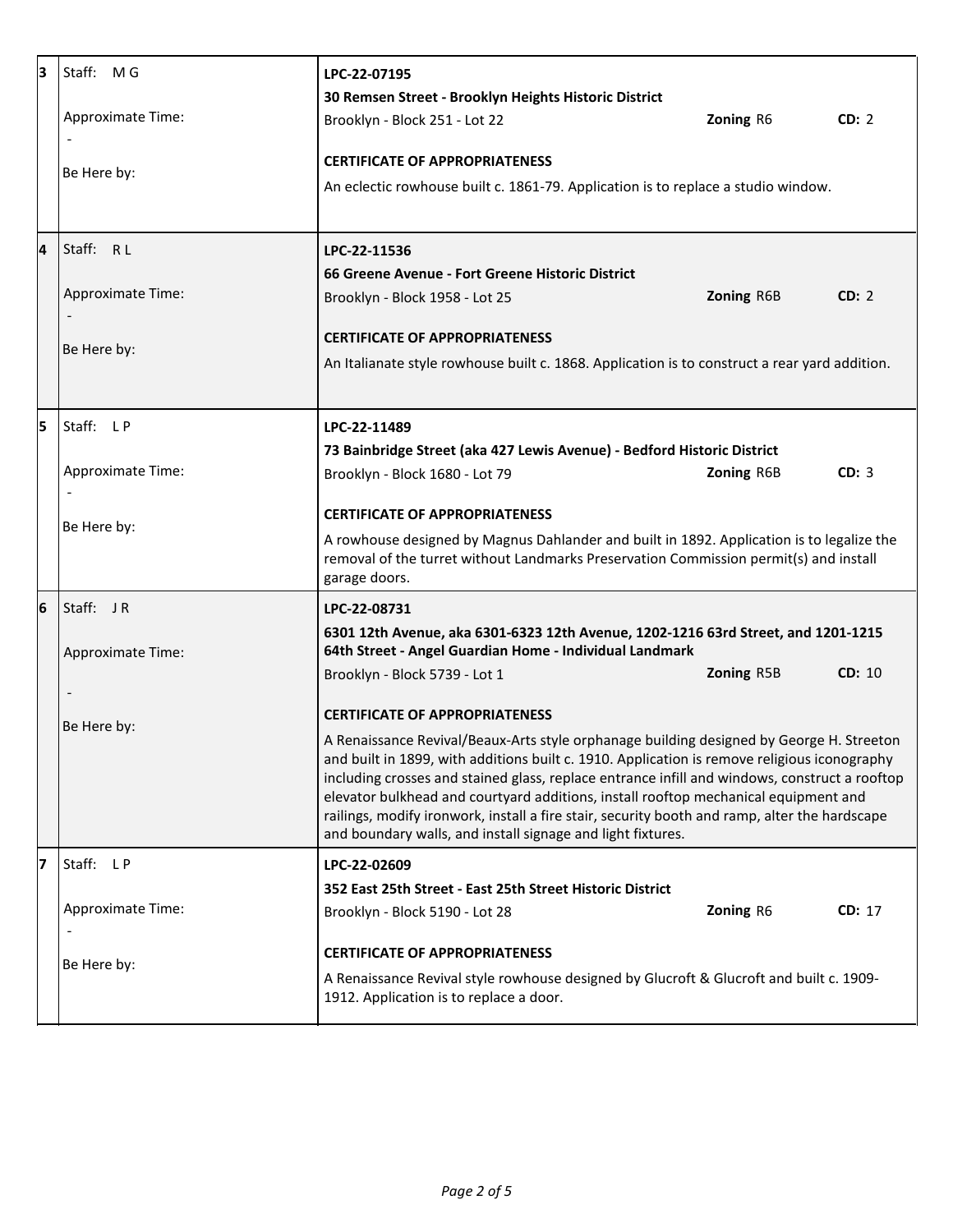| 8  | Staff: MS<br><b>Approximate Time:</b><br>Be Here by: | LPC-22-11416<br><b>Prospect Park - Scenic Landmark</b><br>Brooklyn - Block 1117 - Lot 1<br><b>ADVISORY REPORT</b><br>A naturalistic park designed by Frederick Law Olmsted and Calvert Vaux and built in 1866-<br>73. Application is to construct a horseback riding facility.                                                 | <b>Zoning Park</b> | CD:    |  |
|----|------------------------------------------------------|--------------------------------------------------------------------------------------------------------------------------------------------------------------------------------------------------------------------------------------------------------------------------------------------------------------------------------|--------------------|--------|--|
| 19 | Staff: MS<br>Approximate Time:                       | LPC-22-09297<br>458-460 West 23rd Street - Chelsea Historic District Extension<br>Manhattan - Block 720 - Lot 76<br><b>CERTIFICATE OF APPROPRIATENESS</b>                                                                                                                                                                      | Zoning             | CD: 4  |  |
|    | Be Here by:                                          | Two rowhouses built c. 1857 and later altered. Application is to replace windows.                                                                                                                                                                                                                                              |                    |        |  |
|    | $ 10 $ Staff: $S$ K                                  | LPC-22-07709                                                                                                                                                                                                                                                                                                                   |                    |        |  |
|    | Approximate Time:                                    | 6 West 95th Street - Upper West Side/Central Park West Historic District<br>Manhattan - Block 1208 - Lot 137                                                                                                                                                                                                                   | Zoning R10A        | CD: 7  |  |
|    | Be Here by:                                          | <b>CERTIFICATE OF APPROPRIATENESS</b><br>A Renaissance Revival style rowhouse with Churrigueresque style elements, designed by<br>Horace Edgar Hartwell and built in 1893-1894. Application is to construct rear yard and<br>rooftop additions, modify a masonry opening, install mechanical equipment, and raise<br>parapets. |                    |        |  |
|    | $ 11 $ Staff: MD                                     | LPC-22-03300                                                                                                                                                                                                                                                                                                                   |                    |        |  |
|    | Approximate Time:                                    | 2090 7th Avenue - Hotel Theresa - Individual Landmark<br>Manhattan - Block 1930 - Lot 30                                                                                                                                                                                                                                       | Zoning C6-3        | CD: 10 |  |
|    | Be Here by:                                          | <b>CERTIFICATE OF APPROPRIATENESS</b><br>A neo-Renaissance style apartment hotel designed by George & Edward Blum and built in<br>1912-13. Application is to replace terra cotta units.                                                                                                                                        |                    |        |  |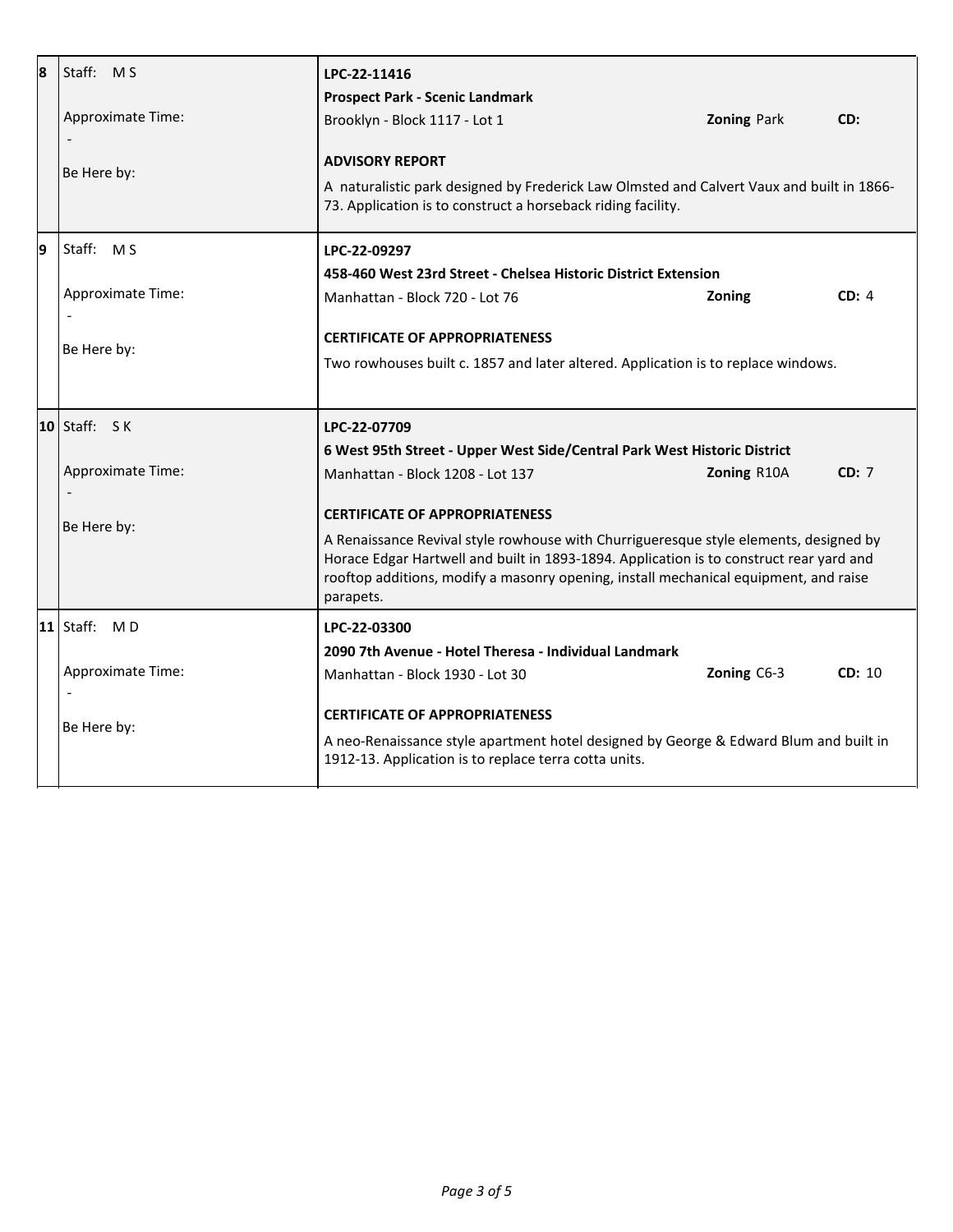

ATTENTION: If you have difficulty understanding English and need language assistance, please call us 212-669-7817 or email access@lpc.nyc.gov. We will provide you with language assistance services, including interpretation and translation, at no cost to you in the language you speak.

## Español (Spanish)

ATENCIÓN: si tiene dificultades para comprender el inglés y necesita ayuda con el idioma, llámenos al 212-669-7817 o escríbanos a access@lpc.nyc.gov. Le brindaremos servicios de ayuda del idioma, incluidas interpretación y traducción, a ningún costo en el idioma que habla.

## 繁體中文 (Traditional Chinese)

注意:如果您不熟悉英語,需要語言方面的協助,請透過以下方式聯絡我們:致電212-669-7817 或发電子郵件給 access@lpc.nyc.gov。我們將以您熟悉的語言免費為您提供語言協助服務(包括口譯和筆譯)。

## 简体中文 (Simplified Chinese)

注意:如果您不熟悉英语,需要语言方面的帮助,请通过以下方式联系我们:致电212-66 9-7817或发邮件至access@lpc.nyc.gov。我们将以您熟悉的语言免费为您提供语言协助服务(包括口译和笔译)。

## Polskie (Polish)

UWAGA: Jeśli masz trudności ze zrozumieniem języka angielskiego i potrzebujesz pomocy językowej, zadzwoń do nas pod numer telefonu 212-669-7817 lub wyślij wiadomość e-mail na adres access@lpc.nyc.gov. Zapewnimy Ci wsparcie w języku, w którym się porozumiewasz (usługa obejmuje tłumaczenie ustne i pisemne). Nie ponosisz żadnych kosztów.

# বাঙালি (Bengali)

অনুগ্রহ করে দিন: আপনি যদি ইংরাজি বুঝুতে অসুবিধা বোধ করেন এবং ভাষার জন্য সাহায্যের প্রয়োজন বোধ করেন, তবে অনুগ্রহ করে আমাদের 212-669-7817 নম্বরে কল করুন অথবা access@lpc.nyc.gov এ ইমেল করুন। আপনার বলা ভাষার সাপেক্ষে কোনও খরচ ছাড়াই আমরা আপনাকে ভাষার পরিষেবা প্রদান করবো, অনুবাদ এবং দোভাষী পরিষেবা সহকারে।

# Kreyòl Ayisyen (Haitian Creole)

ATANSYON: Si ou gen difikilte pou ou konprann Anglè, epi ou bezwen asistans nan lang lan, tanpri rele nou nan numewo telefòn sa, 212-669-7817. Oswa ou kapab voye yon imèl al jwenn access@lpc.nyc.gov. Nou va ofri ou sèvis asistans nan langaj ou an, sèvis tankou entèpretasyon avek tradiksyon kap vinni gratis pou ou nan lang ke ou pale a.

### Française (French)

ATTENTION : Si vous avez de la difficulté à comprendre l'anglais et avez besoin d'aide linguistique, veuillez nous appeler par téléphone au 212-669-7817 ou par courriel à access@lpc.nyc.gov. Nous vous fournirons des services d'aide linguistique dans la langue que vous parlez, gratuitement, y compris l'interprétation et la traduction.

# 한국어 (Korean)

알려드립니다: 만일 영어를 이해하시는데 어려움이 있어 언어 지원이 필요하신 경우212-669-7817으로 전화주시거나 access@lpc.nyc.gov 으로 이메일을 보내주시길 바랍니다. 귀하가 사용하시는 모국어에 대해서 통역 및 번역을 포함한 언어 지원 서비스를 무료로 제공합니다.

### Русский (Russian)

ВНИМАНИЕ: Если у Вас возникают трудности в понимании английского языка и Вам необходима языковая помощь, звоните нам по телефону 212-669-7817 или пишите нам на email access@lpc.nyc.gov. Мы предоставим Вам услуги языковой помощи, в том числе – устный и письменный перевод, на Вашем родном языке и совершенно бесплатно.